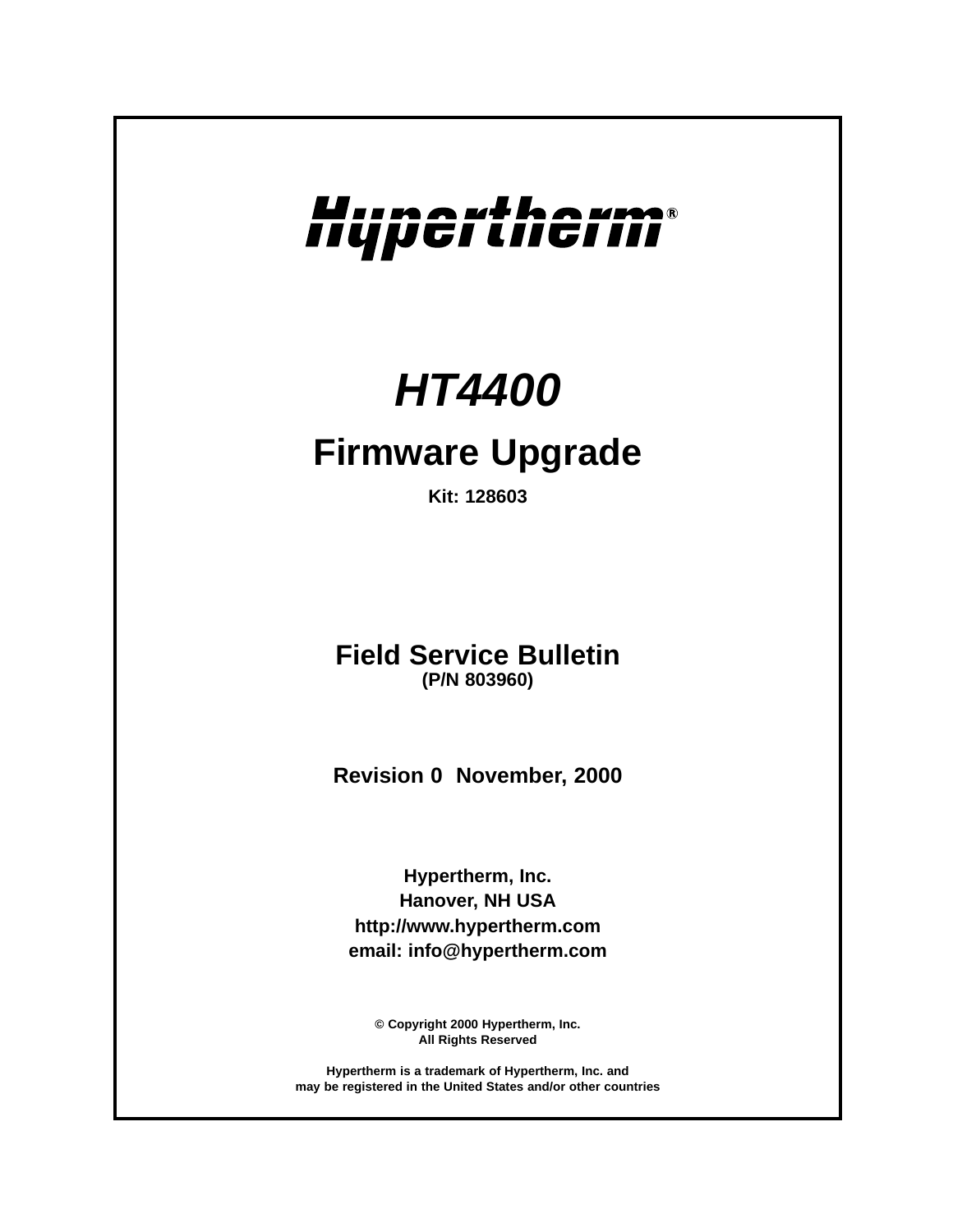

#### **WARNING**

#### **INSTALLATION MUST BE PERFORMED BY HYPERTHERM DISTRIBUTORS OR QUALIFIED TECHNICIANS!!**



#### **WARNING** ELECTRIC SHOCK CAN KILL

Always turn off the power, unplug the cord and wait 5 minutes before removing any power supply cover. If the power supply is directly connected to a line disconnect switch, place switch in the OFF position. In the U.S., use a "lock-out / tag-out" procedure until the service or maintenance work is complete. In other countries, follow appropriate local or national safety procedures.

#### **Purpose**

This upgrade kit will allow a qualified technician to upgrade the HT4400 power supply firmware.

#### **Tools Needed**

#2 Phillips head screw driver Chip extraction tool (Provided in this kit)

#### **128603 Kit Contents**

| Part # | <b>Description</b>                                | <b>Quantity</b> |
|--------|---------------------------------------------------|-----------------|
| 081045 | HT4400 Power Supply Firmware Chip                 |                 |
| 027338 | Chip Extraction Tool, with instructions           |                 |
| 803960 | Field Service Bulletin: Installation instructions |                 |